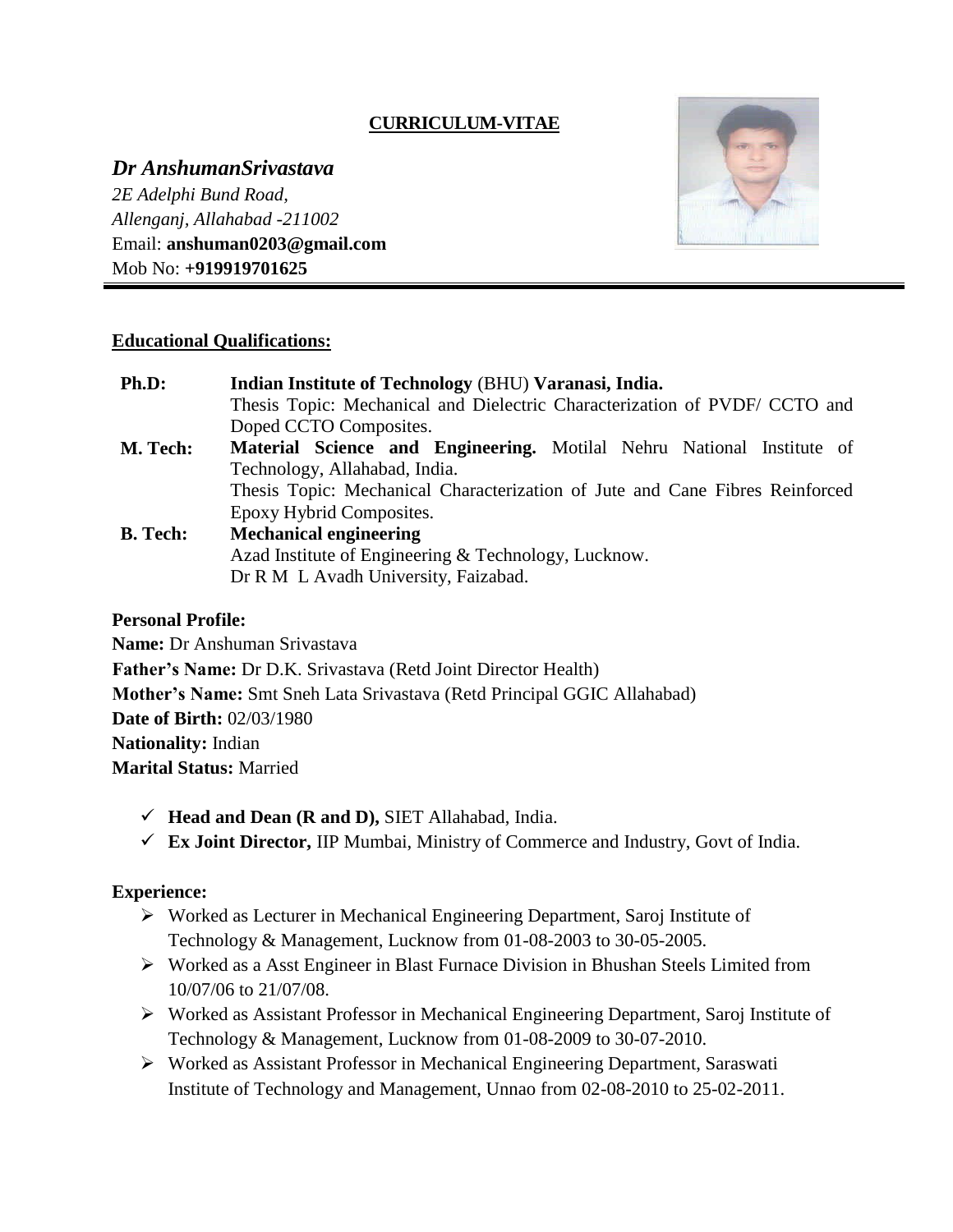- $\triangleright$  As a teaching Assistant taught Material Science and Properties of Ceramic Materials in the Department of Ceramic Engineering for two years i.e. 01-01-2012- 31-12-2015.
- $\triangleright$  Worked as an Associate Professor and Dean (R and D) in Mechanical Engineering Department, Ambalika Institute of Management and Technology, Lucknow, India from 03-08-2015 to 24-08-2016
- Worked as Joint Director (R and D) IIP Mumbai, Ministry of Commerce and Industry, Govt of India from 31/08/16-02/03/17.
- $\triangleright$  Working as Head and Dean (R and D) in SIET Allahabad from 03/03/2017 to till date.

# **Subjects Taught at UG and PG level**

- 1. Internal Combustion Engines
- 2. Thermodynamics
- 3. Production Technology
- 4. Automobile Engineering
- 5. Manufacturing Processes
- 6. Composite Materials
- 7. Material Science and Engineering.
- 8. Kinematics of Machine
- 9. Measurement and Metrology
- 10. Non Conventional Energy Recourses
- 11. Mechanical Technology
- 12. Manufacturing Science and Technology-I
- 13. Non Destructive Testing
- 14. Research methodology
- 15. Quality Control

# *Research Experience:*

- **Natural fiber reinforced hybrid composites**
- **Biocomposites**
- **Synthesis of High dielectric constant ceramics materials**
- **Synthesis and development of nanocomposites**
- **Fabrication and characterization of Green composites.**
- **Physical and mechanical characterization of polymer ceramic composites.**
- **Synthesis and characterization of SOFCs.**
- **Natural fibre reinforced composites**
- **Physical Characterization of PMCs using XRD, SEM, TEM, TGA, FTIR, 4 probe Alpha analyzer ZG4 for Impedance analysis, Hydrophilicity and mechanical properties.**

**M.Tech:** 01 completed and 04 (Project Undergoing)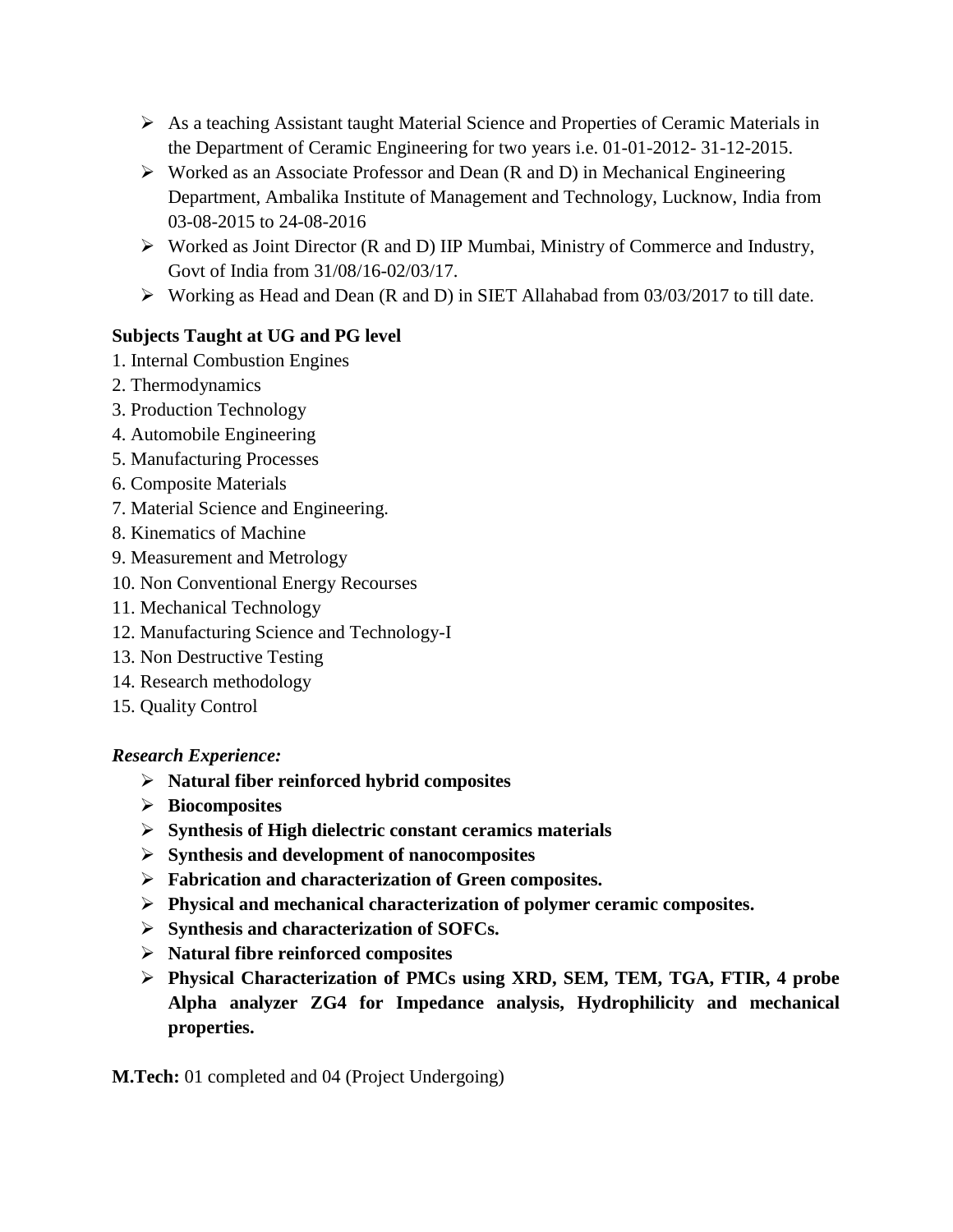# **B.Tech/M.Tech Project Guided:**

- 1. A comparative Investigation of Synthetic and Natural Fiber Reinforced Polymer Composite.
- 2. Fabrication and study of laminated composite plates.
- 3. Design of Remote Material Handler
- 4. Future Automobile: Advancement in Hybrid Engines.
- 5. Mechanical properties of Bio Waste filler (Coconut and Wood apple shell) dispersed polymer composites.
- 6. Mechanical Characterization of Epoxy and Glass fibre reinforced Epoxy composites.
- 7. Preparation and Characterization of Flyash composites.
- 8. Synthesis and characterization of high dielectric constant materials.
- 9. Design and Fabrication of Pneumatic Vehicle
- 10. Biocomposites
- 11. Metal Materix composites

# **Life Member:**

- $\triangleright$  Electron Microscopy Society of India
- $\triangleright$  International Association of Engineers (IAENG)
- $\triangleright$  IAENG Society of Industrial Engineering
- > IAENG Society of Mechanical Engineering
- $\triangleright$  IAENG Society of Artificial Intelligence
- > Material Research Society of India
- $\triangleright$  Indian Society for Technical Education
- $\triangleright$  Asian Polymer Association
- $\triangleright$  Indian Society for Advancement in Material Processing and Engineering.
- Honorary Fellow Member (Honorary Fellowship) in IFERP (Institute for Engineering Research and Publication)
- $\triangleright$  Hong Kong Chemical, Biological & Environmental Engineering Society (HKCBEES)
- Senior Member Hong Kong Society of Mechanical Engineers SM No 20170612001.
- Member of Hong Kong Society of Robotics and Automation (HKSRA). Membership no: 61050137
- Senior Member **SCIence and Engineering Institute (SCIEI)** CHINA Membership No 20190729001
- Member of scientific committee World Academy of Science, Engineering and Technology (WASET)
- International Association of Advanced Materials, Linköping, Sweden (membership Number: 80321913173)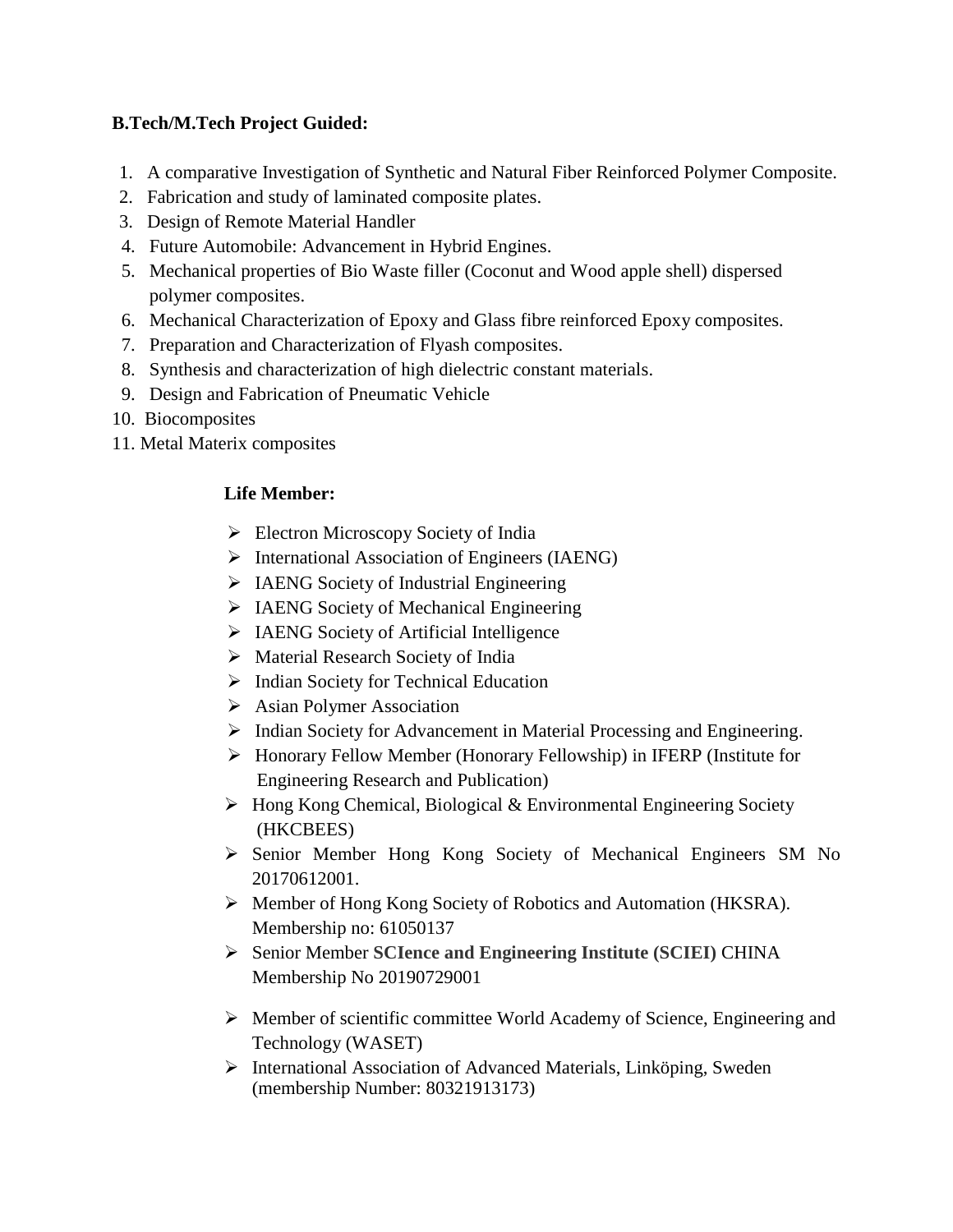#### **Editor/Reviewer in International Journals and Conferences:**

- **Technical Committee & Editorial Review Board Member**, World Academy of Science, Engineering and Technology, Connecticut, USA.
- **Editor,** SVOA Material Science and Technology, London UK.
- **Editor,** International Journal of Research in Mechanical Engineering and Technology (IJRMET)
- **Editorial Board member**, **Organic and Medicinal Chemistry International Journal (OMCIJ)**
- **Editorial Board member**, International Journal of **Industrial Engineering and Management**
- **Reviewer**, International Journal of Research in Engineering and Technology, (IJRET).
- **Reviewer**, International Journal of Material Science and Engineering.
- **Reviewer,** Strojniski vestnik Journal of Mechanical Engineering.
- **Reviewer** International Journal of Research and Development in Material Science, [ISSN](http://crimsonpublishers.com/rdms/index.php) : [2576-8840](http://crimsonpublishers.com/rdms/index.php).

**Editor/Reviewer/ Technical committee member in International Conferences:**

- **Reviewer** and OCM (Organising Committee Member) in **organizing International Conference on Process of Electrical Power and Energy Systems (ICEPES-17)** Organized by Annamacharya Institute of Technology & Sciences, Tirupati (AITS-T) and Institute For Engineering Research and Publication (IFERP).
- **Reviewer** and OCM (Organising Committee Member) in **organizing** [International](http://icetime.in/)  [Conference on Emerging Technological Innovations in Mechanical Engineering](http://icetime.in/)  [\(ICETIME-](http://icetime.in/) 2017) **at** Department of Mechanical Engineering, R R INSTITUTE OF TECHNOLOGY **on 26th - 27th May 2017**.
- **Reviewer** and Organizing Committee Member (OCM) in organizing a **9th World Congress on Materials Science and Engineering**, June 12-14, 2017 Rome, Italy. <http://materialsscience.conferenceseries.com/europe/organizing-committee.php>
- **Reviewer** and Organising Committee Member (OCM) in organizing a 8th International Conference on Manufacturing Science and Technology (ICMST 2017), will be held in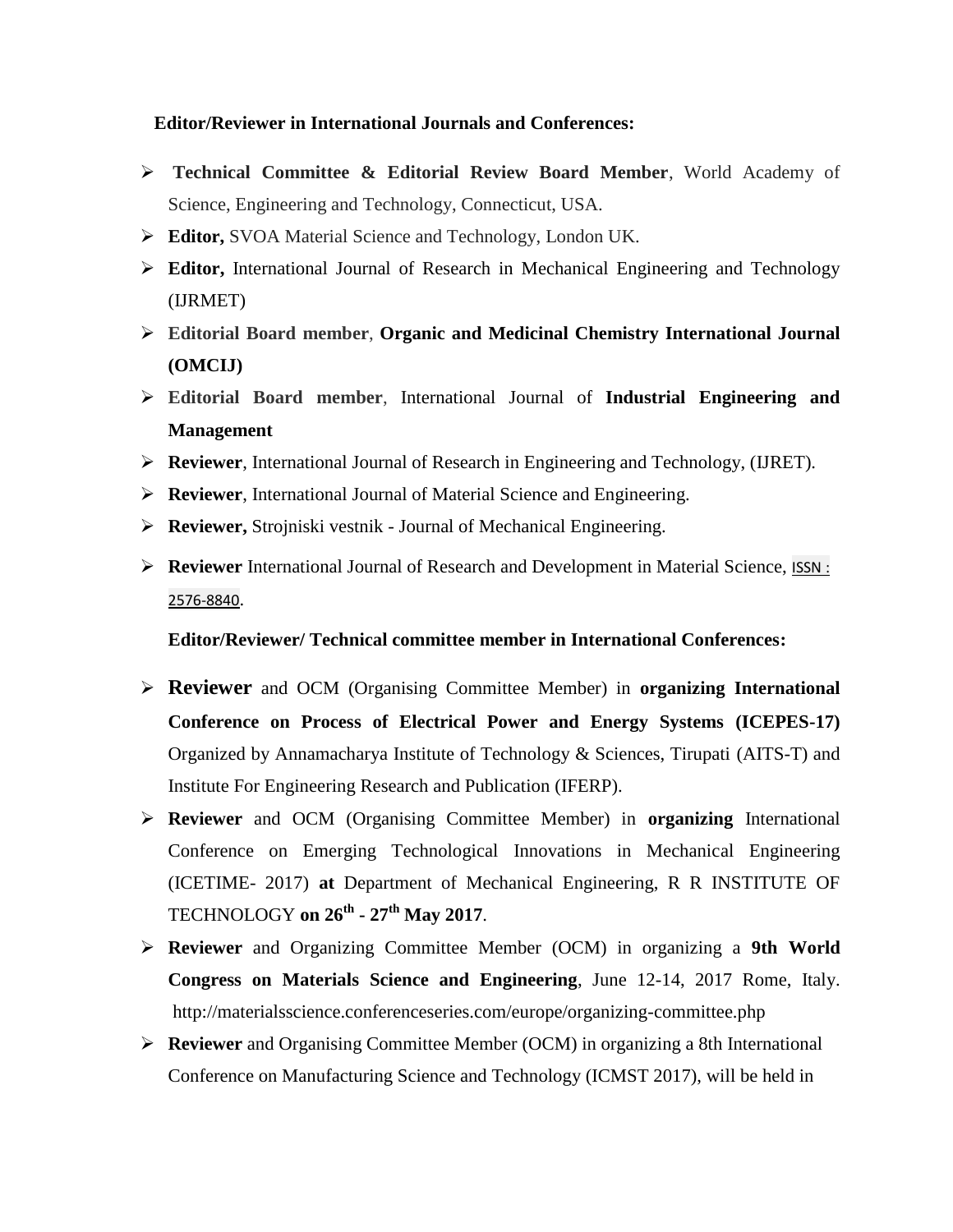Think Tank, School of Design, The Hong Kong Polytechnic University, Hong Kong during June 23-25, 2017. [\(http://www.icmst.org/\)](http://www.icmst.org/)

- **Reviewer and Member of Technical Program Committee** in International Conference on Materials Sciences and Nanomaterials (ICMSN 2017) July 14-16, 2017 Barcelona, Spain, <http://www.icmsn.org/com.html>
- **Reviewer and Technical Program Committee Member** in 8<sup>th</sup> International Conference on Mechanical and Aerospace Engineering (ICMAE) in 2017**.** Organised and hosted by Orleans University, France, co-sponsored by Palacky University, Czech Republic. This event will be held in Prague between July 22-25., [http://www.icmae.org/com.html.](http://www.icmae.org/com.html)
- **Reviewer** in 6th International Conference on Engineering and Innovative Materials (ICEIM 2017) will be held in Setagaya Campus, Kokushikan University,Tokyo, Japan during September 3-5, 2017.
- **Reviewer and organizing committee member,** Asia Conference on Mechanical and Aerospace Engineering (ACMAE), ACMAE 2017, to be held in Yokohama, Japan, December 29-31, 2017. [www.acmae.com.](http://www.acmae.com/)
- $\triangleright$  **Reviewer and organizing committee member, 8<sup>th</sup> International conference on Smart** Materials and Structures August 01-02, 2019 Dublin, Ireland.

<https://smartmaterials.materialsconferences.com/organizing-committee.php>

 $\triangleright$  **Reviewer and organizing committee member,**  $4^{\text{th}}$  Edition of International Conference on Polymer-Biopolymer Chemistry.

 *Theme: Characterization, Synthesis & advances of Polymer & Biopolymer Chemistry* October 01-02, 2018, Stockholm, Sweden.

<https://polymer-biopolymer.euroscicon.com/organizing-committee>

- **Reviewer and organizing committee member,** 22nd International Conference on Advanced Materials and Simulation *Theme: Innovating for the future: Progress on the Grand Challenges in the Stream of Material Science,* Dec 10-12, 2018, Rome, Italy. [https://advancedmaterials.euroscicon.com/organizing-committee.](https://advancedmaterials.euroscicon.com/organizing-committee)
- **Reviewer and organizing committee member,** 5th International Conference and Expo on Ceramics and Composite Materials June 03-04, 2019 London, UK.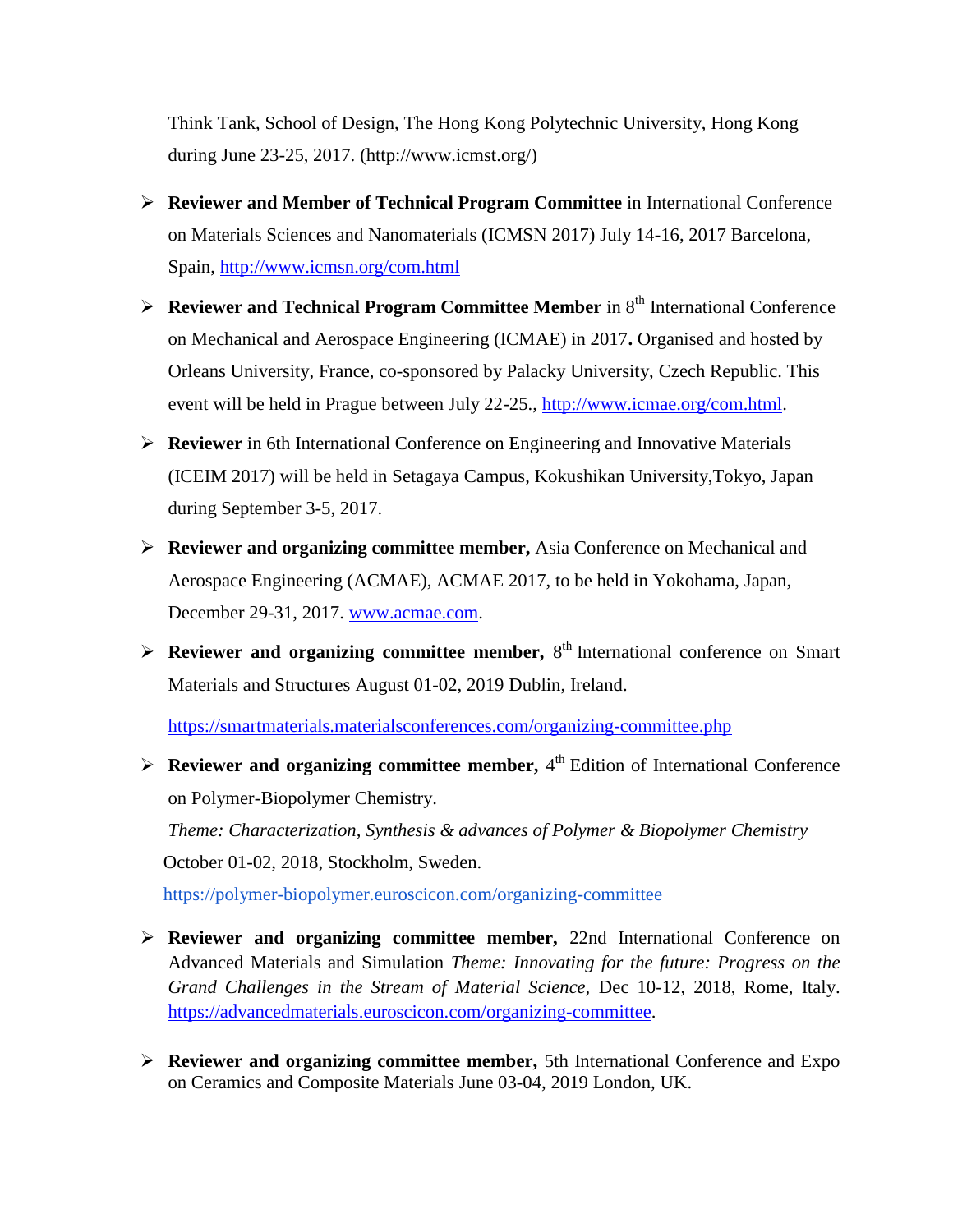### **Expert and invited Lecture:**

- Delivered an **Expert lecture** on **"Composites: An advance material for Engineering Applications"** in TEQIP - III Sponsored One Week Short Term Course on COMPOSITE MATERIALS: OVERVIEW, CHARACTERIZATION AND APPLICATIONS (CMOCA-2018) held from July 16 to 20, 2018 in MNNIT Allahabad.
- Delivered an **Invited lecture** on "**Effect of Ceramic Dispersion on Physical, Mechanical and Electrical Properties of Polymer Matrix composites**" in National Conference on Polymers: Usefulness & Current Concerns and  $11<sup>th</sup>$  Award Function of Professor Sukumar Maiti Polymer Award Foundation, December 23, 2018. Organized by Department of Chemistry, Motilal Nehru National Institute of Technology Allahabad, Prayagraj.
- $\triangleright$  Invited for lecture on Advance Manufacturing Technique in FACULTY DEVELOPMENT PROGRAMME on Manufacturing Science and Technology, 14th TO 18th JANUARY, 2016 Organized By: Department Of Mechanical Engineering Azad Technical Campus, Dr.A.P.J.Abdul Kalam Technical University, Lucknow Lucknow-226002.

### **FDP/Workshop/Conferences organised:**

- **Convener of FDP**: Organised Faculty Development Programme on Manufacturing science and Technology, under TEQIP-III sponsored by AKTU Lucknow form 03 – 07 Dec, 2018.
- **Organised a workshop on Virtual Labs** in SIET Prayagraj jointly with IIT Kanpur on 02/03/2019.
- Worked as a **member** in organizing a workshop on Bio Technology in 2006 in MNNIT Allahabad.
- Worked as a **member** in organising a National Conference Challenges and Opportunities for Technological Innovations in India (**COTII 2016)** in AIMT Lucknow.
- Worked as a **member** in organising several institute level events in **IIT BHU** Varanasi, India.
- **Participated in FDP on Entrepreneurship**: under TEQIP-III sponsored by AKTU Lucknow form  $01 - 05$  June, 2019.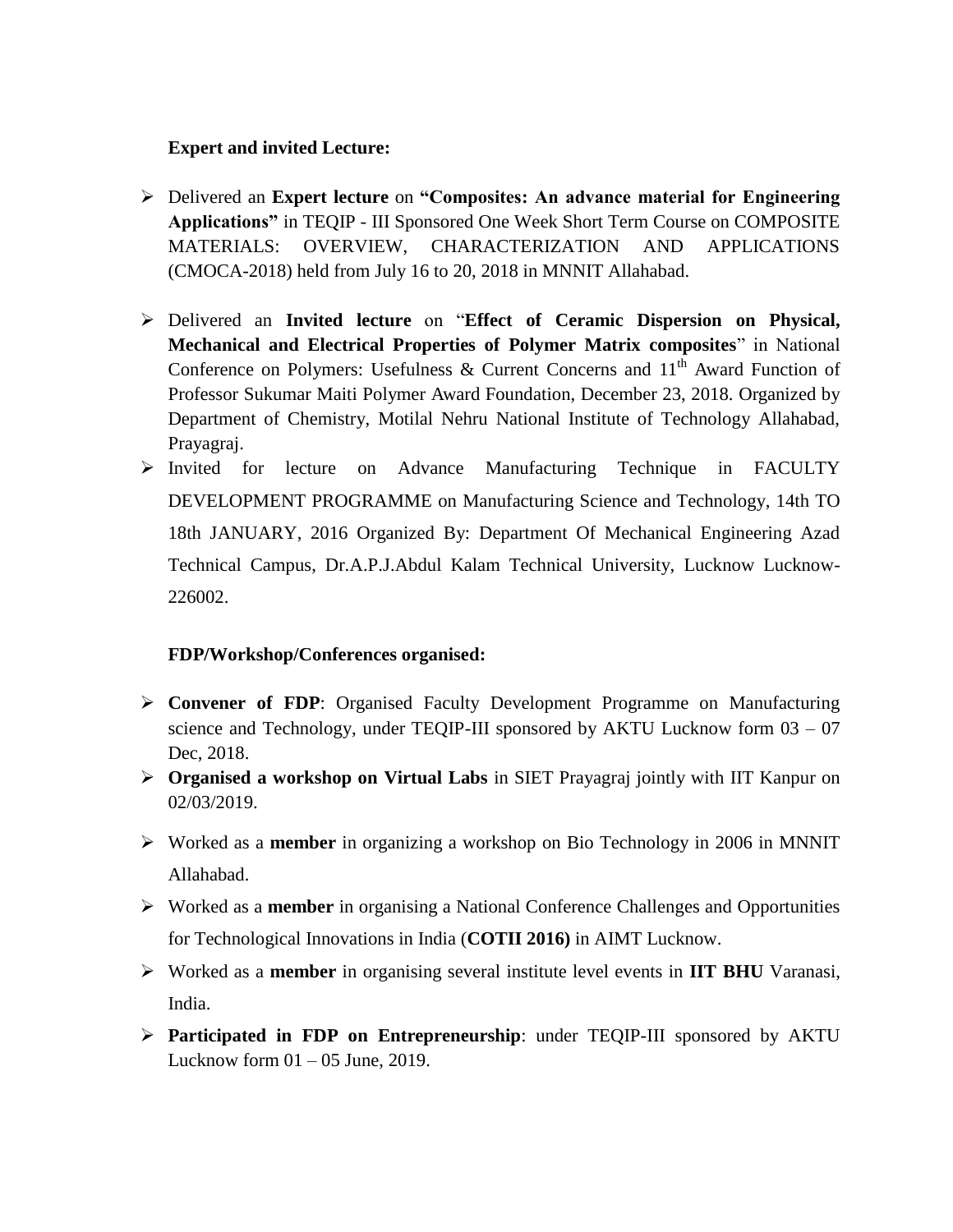#### **Publications in International Journals:**

**1. Anshuman Srivastava**, PralayMaiti, Devendra Kumar, Om Parkash."Mechanical and dielectric properties of CaCu3Ti4O12 and La doped CaCu3Ti4O12 poly(vinylidene fluoride) composites"**.** Composites Science and Technology 93 (2014) 83–89. Impact factor: **3.628.**

2. Karun Kumar Jana, **Anshuman Srivastava**, Om Parkash, Devesh K. Avasthi, Dipak Rana, Vinod K. Shahi, PralayMaiti, "Nanoclay and swift heavy ions induced piezoelectric and conductingnanochannel based polymeric membrane for fuel cell" Journal of Power Sources 301 (2016) 338-347. Impact factor **6.1**

**3. Anshuman Srivastava**, Karun Kumar Jana, Pralay Maiti, Devendra Kumar and OmParkash."Poly(vinylidene fluoride)/ CaCu<sub>3</sub>Ti<sub>4</sub>O<sub>12</sub> and La doped CaCu<sub>3</sub>Ti<sub>4</sub>O<sub>12</sub> composites with improved dielectric and mechanical properties**".** Material Research Bulletin.70 (2015) 735- 742, Impact factor: **1.968.**

**4. Anshuman Srivastava**, PralayMaiti, Devendra Kumar, Om Parkash. "Structural and dielectric properties of Niobium doped  $CaCu<sub>3</sub>Ti<sub>4</sub>O<sub>12</sub>''$ . An International journal of Manufacturing Technology and Research.ISSN No.:0973-0281,Vol 9 No1.

**5**. Vinay Mishra, **Anshuman Srivastava**. Epoxy/Wood Apple Shell Particulate Composite With Improved Mechanical Properties**.***International Journal of Engineering Research and Applications*. *ISSN : 2248-9622, Vol. 4, Issue 8( Version 1), August 2014, pp.142-145.*

**6**. **Anshuman Srivastava**, Karun Kumar Jana, Pralay Maiti, Devendra Kumar and Om Parkash. **"**Mechanical and Dielectric Behaviour of CaCu3Ti4O12 and Nb Doped CaCu3Ti4O12 Poly(vinylidene fluoride) Composites". Journal of Composites. Volume 2014, Article ID 769379, 9 pages.

**7. Anshuman Srivastava**, Karun Kumar Jana, Pralay Maiti, Devendra Kumar and OmParkash. "Investigations on Structural, Mechanical, and Dielectric Properties of PVDF/Ceramic Composites". Journal of Engineering.Volume 2015, Article ID 205490, 9 pages.

**8. Anshuman Srivastava,** Madhusoodan Maurya. Preparation and Mechanical Characterization of Epoxy based composites developed by Bio waste. International Journal of Research in Engineering and Technology.IJRET: International Journal of Research in Engineering and Technology. ISSN: 2319-1163, Volume-04 Issue-04.

9**. Anshuman Srivastava**. Recent Advances in Metal Matrix Composites (MMCs): A Review. Biomed J Sci & Tech Res 1(2)-2017.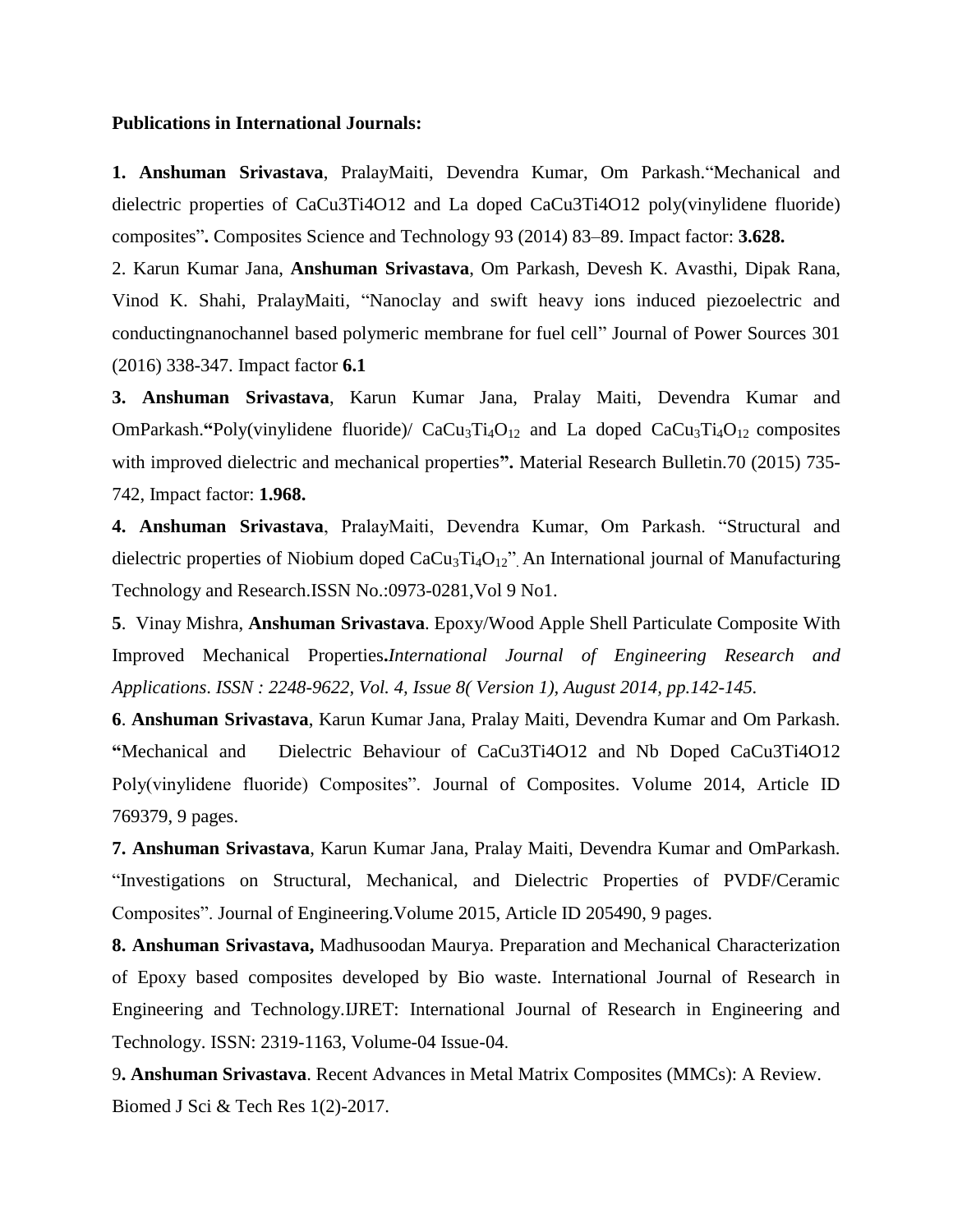10. **Anshuman Srivastava**, Om Parkash, Devendra Kumar and Pralay Maiti. Synthesis and Characterization of High Dielectric Constant Material CaCu3Ti4O12. Biomed Sci & Tech. Res 1(4)- 2017. BJSTR.MS.ID.000363. DOI: 10.26717/BJSTR.2017.01.000363

11. Vinay Mishra, **Anshuman Srivastava**. Flame Retardancy and Tribological Bhaviour of Natural Fber Rinforced Cmposites: A Rview. Organic & Medicinal Chem IJ. 2017; 4(1): 555628. DOI: 10.19080/OMCIJ.2017.04.555628.

12. Kumar Asheesh, **Srivastava Anshuman** (2017) Preparation and Mechanical Properties of Jute Fiber Reinforced Epoxy Composites. Industrial Engineering & Management 6: 234. doi:10.4172/2169-0316.1000234.

13. **Anshuman Srivastava**, Om Parkash, Devendra Kumar, Pralay Maiti. Structural and Dielectric Properties of Lanthanum Doped CaCu3Ti4O12 for Capacitor Application. *American Journal of Materials Synthesis and Processing*. Vol. 2, No. 6, 2017, pp. 90-93.

doi: 10.11648/j.ajmsp.20170206.13

14. Rajendra Kumar Kushwaha, **Anshuman Srivastava**. Recent Developments in Bionanocomposites: A Review. Research Journal of Nanoscience and Engineering Volume 2, Issue 2, 2018, PP 1-4.

15. Shalini S, **Anshuman S**. A Review on Different Configuration of Electrochemical Discharge Micro-machining Process. Res Dev Material Sci . 7(4). RDMS.00069.2018. ISSN: 2576-8840 DOI: 10.31031/RDMS.2018.07.000669.

**16.** Shalini Sahu and **Anshuman Srivastava**, paper title "Preparation and Mechanical Characterization of Sisal fibre reinforced Epoxy Composites" published in **Asian Chitin Journal, vol,14 No 2, Dec18 in** National Conference on Polymers: Usefulness & Current Concerns and  $11<sup>th</sup>$  Award Function of Professor Sukumar Maiti Polymer Award Foundation, December 23, 2018. Organized by Department of Chemistry, Motilal Nehru National Institute of Technology Allahabad, Prayagraj.

**17.** Shalini Sahu and **Anshuman Srivastava**, "Synthesis and Mechanical Properties of Short Sisal Fibre Dispersed Epoxy Composites". Research Journal of Nanoscience and Engineering Volume 3, Issue 1, 2019, PP 10-12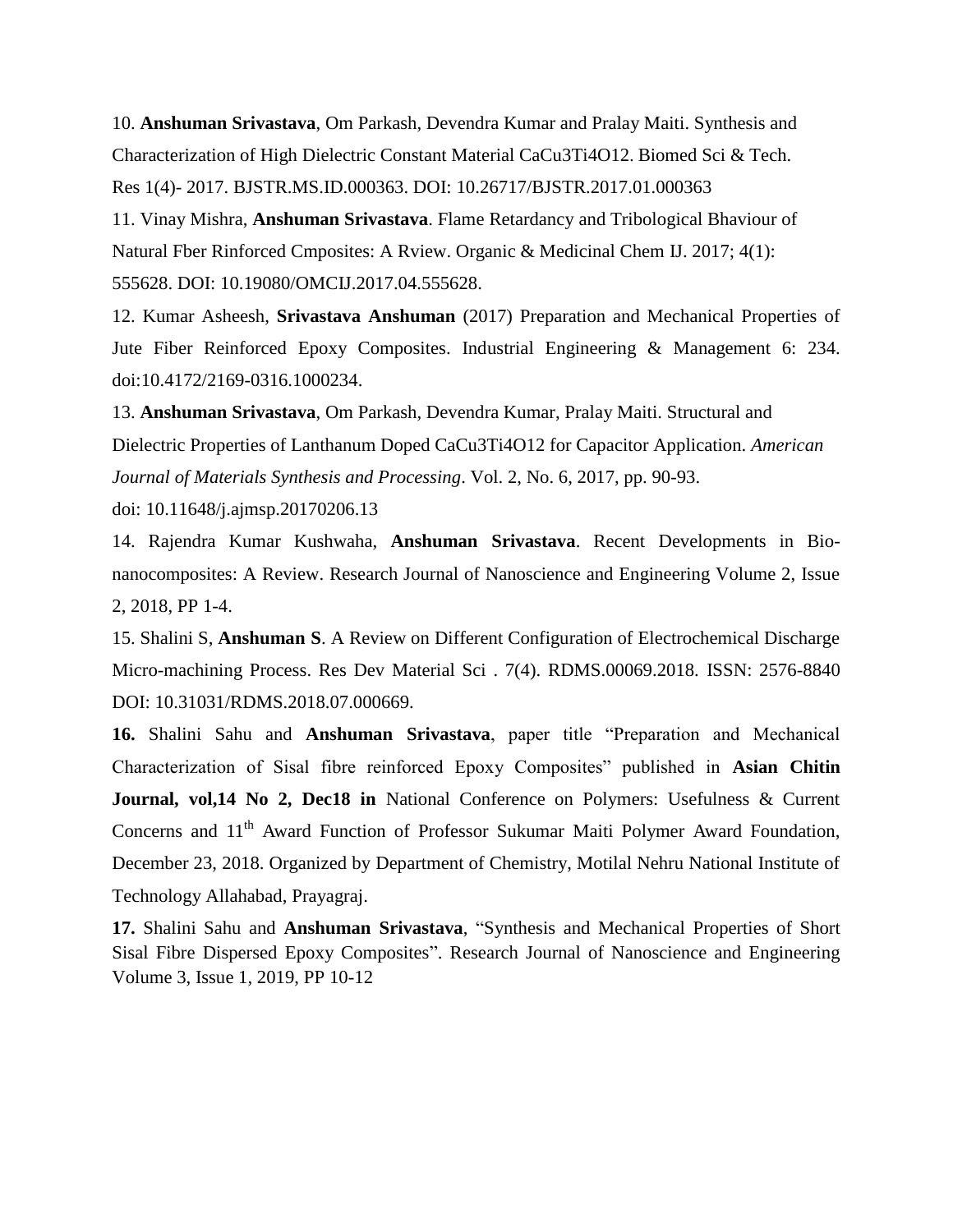# **List of Research Papers presented in National and International conferences and Symposiums**

**1.**K.M. Gupta and **Anshuman Srivastava**.

"**Development and Characterization of Natural Jute-cane Dual Green Fibre Hybrid Composite**" published in the proceedings of the "**11th International Conference on frontiers of Polymers and Advanced Materials (Incorporating Biomaterials Africa), University of Pretoria, Hatfield, Pretoria, May 22-27, 2011**.

**2.Anshuman Srivastava**, Om Parkash, Devendra Kumar and Pralay Maiti

"Synthesis and characterization of high dielectric constant material  $CaCu<sub>3</sub>Ti<sub>4</sub>O<sub>12</sub>$ " Published in the proceeding of **"National Conference on Futuristics in Mechanical Engineering" FME-2014** held on 08-09 March, **2014** at Madan Mohan Malviya University of Technology, Gorakhpur (Uttar Pradesh).

**3.Anshuman Srivastava**, Om Parkash, Devendra Kumar and Pralaymaiti

"Dielectric properties of Poly(vinylidene fluoride)/CaCu<sub>3</sub>Ti<sub>4</sub>O<sub>12</sub> composites" Presented in "APA **International conference on polymers : Vision and innovations" APA-2014** held on 19-21 Feb, **2014** at Indian Habitat Centre, New Delhi. Organized by IIT Delhi and Asian Polymer Association.

**4.Anshuman Srivastava**, Om Parkash, Devendra Kumar and Pralaymaiti

"Structural and dielectric properties of Lanthanum doped  $CaCu<sub>3</sub>Ti<sub>4</sub>O<sub>12</sub>$ " Proceeding of **"National Conference on Emerging Frontiers in Mechanical Engineering" EFIME-2014**  held on 15-16 February, **2014** at Harcourt Butler Technological Institute, Kanpur (Uttar Pradesh).

### **5.Anshuman Srivastava**, Om Parkash, Devendra Kumar and Pralaymaiti

"Dielectric properties of CaCu<sub>3</sub>Ti<sub>4</sub>O<sub>12</sub> and Sn doped CaCu<sub>3</sub>Ti<sub>4</sub>O<sub>12</sub>" presented in "International **Conference on Multifunctional Materials Energy and Environment" ICMFMEE-2013** held on 21-23 August, **2013** at Sharda University, Greater Noida (Uttar Pradesh) In collaboration with Federal Polytechnic, OKO, Nigeria.

**6.Anshuman Srivastava**, Om Parkash, Devendra Kumar and Pralaymaiti.

"Structural and dielectric properties of PVDF and  $CaCu<sub>3</sub>Ti<sub>4</sub>O<sub>12</sub>$  Poly(vinylidene fluoride) composites"Presented in**"International Workshop on Surface Science and Engineering" SSEW-2013** held on 4-5 March, **2013** at I.I.T.-Indore, Indore (Madhya Pradesh).

**7.Anshuman Srivastava,** Devendra Kumar, PralayMaiti and Om Parkash.

"Structural and dielectric properties of Niobium doped CaCu3Ti4O12" Presented in**"National Conference on Achieving Excellence for Industrial Competitiveness" AEIC-2013** held on 19-20 January, **2013** at Department of Mechanical Engg., GLA University, Mathura (Uttar Pradesh).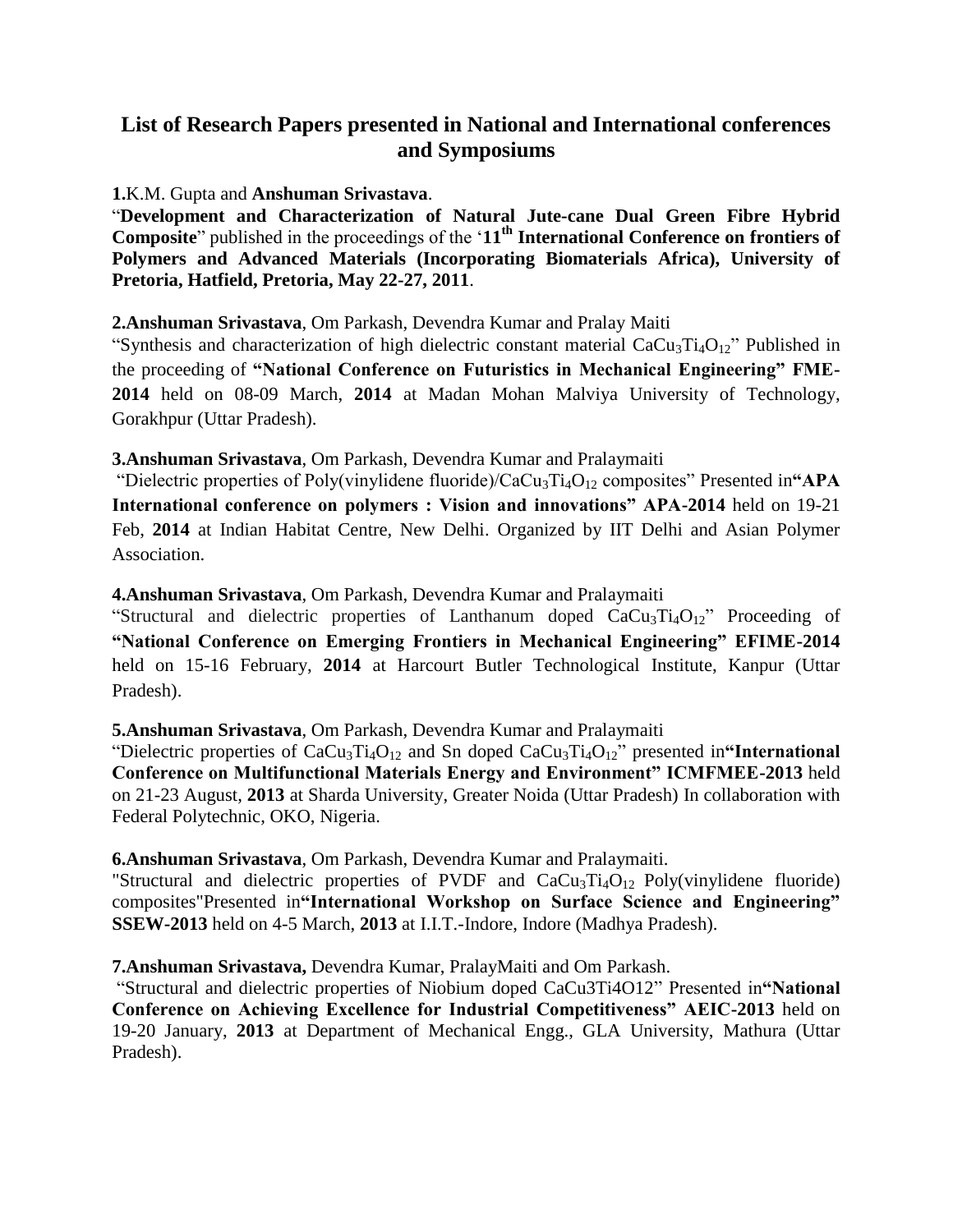**8.**Shreevats, **Anshuman Srivastava**, Pallav Gupta, Devendra Kumar, Om Parkash, A. K. Jha and PralayMaiti"**Advanced Ceramics: Novel Materials for Wide Engineering Applications**" presented in " INDO-UK International Workshop on Advanced Materials and their Applications in Nanotechnology" (AMAN-2014) held on 17-19 May, 2014 at BITS Pilani, Goa Campus in collaboration with University of Leeds, UK.

**9.**Vinay Mishra and **Anshuman Srivastava** " **Green Composites**" presented in **[National](http://conference.aimt.edu.in/)  [Conference on "Challenges & Opportunities for Technological Innovation in India"](http://conference.aimt.edu.in/)  (COTII -2014), 22nd [February, 2014](http://conference.aimt.edu.in/)**organized byAmbalika [Institute Of Management &](http://conference.aimt.edu.in/)  [Technology, Lucknow.](http://www.aimt.edu.in/)

**10.Anshuman Srivastava**, PralayMaiti, Devendra Kumar and Om Parkash. Paper presented on "Effect of ceramic dispersion on the structural, mechanical and dielectric properties of Poly(vinylidene fluoride) matrix composites", in **"International Symposium on Advances in Materials Characterization" (ISAMC-2014)** held on 14 July, **2014 at** BabasahebBhimraoAmbedkar University, Lucknow (Uttar Pradesh).

**11.Anshuman Srivastava**, PralayMaiti, Devendra Kumar and Om Parkash. Paper presented on "**Polymer Ceramic Composites of 0-3 Connectivity for Embedded Capacitors Applications**" in National Symposium on Nanomaterials& sustainable Synthetic Strategies,21-22 March 2015 organized by Department of Chemistry, Faculty of Science, Banaras Hindu University, Varanasi, INDIA.

**12.** Presented a paper entitled **"Metal/Polymer Matrix Composites: Advanced Materials for** 

**Wide Engineering Applications"**, on Institute Day in the Department of Ceramic Engineering, Indian Institute of Technology, BHU, Varanasi.

**13.Anshuman Srivastava** and ParasGautam. Paper presented on "**Preparation and Mechanical** 

**Characterization of Coconut Shell Powder Dispersed Epoxy Composites**" in National Conferences

on Advances in Mechanical Engineering, 01-02 May 2015 organized by Mechanical Engineering

Department, VASAVI COLLEGE OF ENGINEERING, Hyderabad, INDIA.

**14.** Vinay Mishra, Priytam Srivastava and **Anshuman Srivastava**, paper title "**Passive Energy**" In International Conference on Challenges and Opportunities for Technological Innovations in India (**COTII 2017)** held on 3-4 March in AIMT Lucknow.

**15.** Shalini Sahu and **Anshuman Srivastava**, paper title "**Preparation and Mechanical Characterization of Sisal fibre reinforced Epoxy Composites**" published in proceeding of National Conference on Polymers: Usefulness & Current Concerns and  $11<sup>th</sup>$  Award Function of Professor Sukumar Maiti Polymer Award Foundation, December 23, 2018. Organized by Department of Chemistry, Motilal Nehru National Institute of Technology Allahabad, Prayagraj.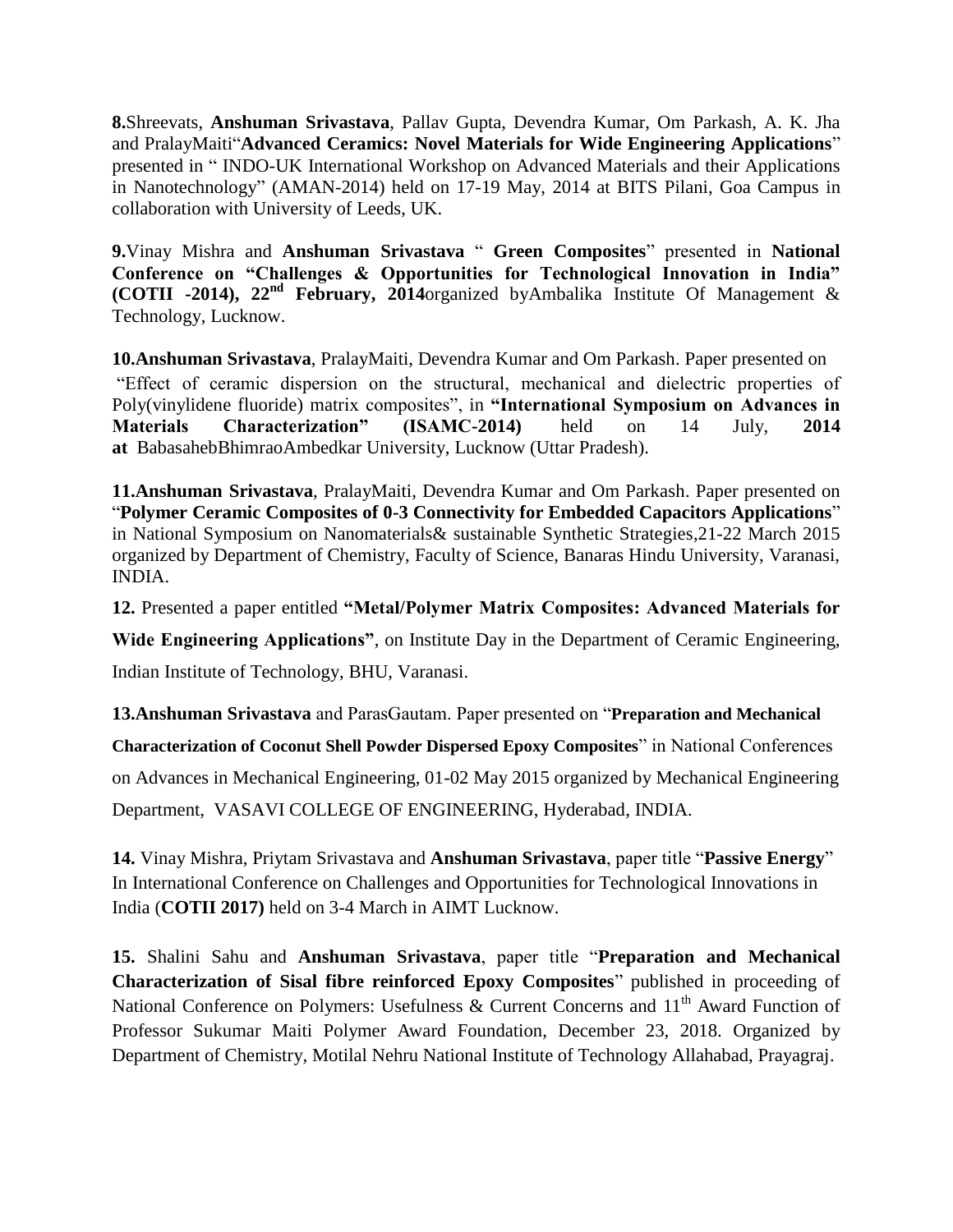16. Mohd Taufik, Mohd Sufiyan Jafri, Vikas Gupta and **Anshuman Srivastava**, paper title "Futuristic trends in the field of Carbon nanotubes (CNTs)" was presented in national conference on "Industrial Application of Nanoscience and Nanotechnology 2019" which was held during November 15 - 16, 2019 at Motilal Nehru National Institute of Technology Allahabad, Prayagraj, Uttar Pradesh, India.

17. Shubham Malviya, Prashant Agrahari and **Anshuman Srivastava**, paper title "A Review on Nanofluids: Fabrication, properties and future applications" was presented in national conference on "Industrial Application of Nanoscience and Nanotechnology 2019" which was held during November 15 - 16, 2019 at Motilal Nehru National Institute of Technology Allahabad, Prayagraj, Uttar Pradesh, India.

### **Workshops and Symposiums attended:**

- **1.** Attended National Workshop on **Advanced Functional Materials and Structures** organised by Department of Applied Mechanics, MNNIT Allahabad, India In collaboration with University of Missouri, Columbia, USA
- **2.** Attended a **"National Workshop onRecent advances in Materials Science"**, organized by Dept. of Physics, University of Lucknow, Lucknow from 15-16 March 2013.
- **3.** Attended a **"National Symposium on Miniature Manufacturing in 21st Century"**, Jointly organized by Dept. of Mechanical Engg., I.I.T.(B.H.U.) and BARC, Mumbai, from 16-18 August 2013.
- **4.** Attended a **"Workshop on Total Quality Management"**, organized by Dept. of Mechanical Engg., I.I.T.(B.H.U.), Varanasi from 12-14 January 2014.
- **5.** Participated in **"8th All India Students' Conference on Science and Spiritual Quest"**, organized by I.I.T.(B.H.U.), Varanasi from 01-02 February 2014.
- **6.** Attended a **"National Symposium on Organic Synthesis and Advanced Materials"**, organized by Dept. of Chemistry, B.H.U., Varanasi from 01-02 March 2014.
- **7.** Participated in "**Workshop on Research Methodology for Future Researchers"**, Organized by Mechanical Engineering Department, IIT BHU, Varanasi
- **8.** Participated in National Workshop on **"National Workshop on Advanced Ceramics in the field of Nanotechnology for Electro Ceramics"** from 27-28 March, 2015, Organized by Department of Ceramic Engineering, Indian Institute of Technology, BHU, Varanasi.